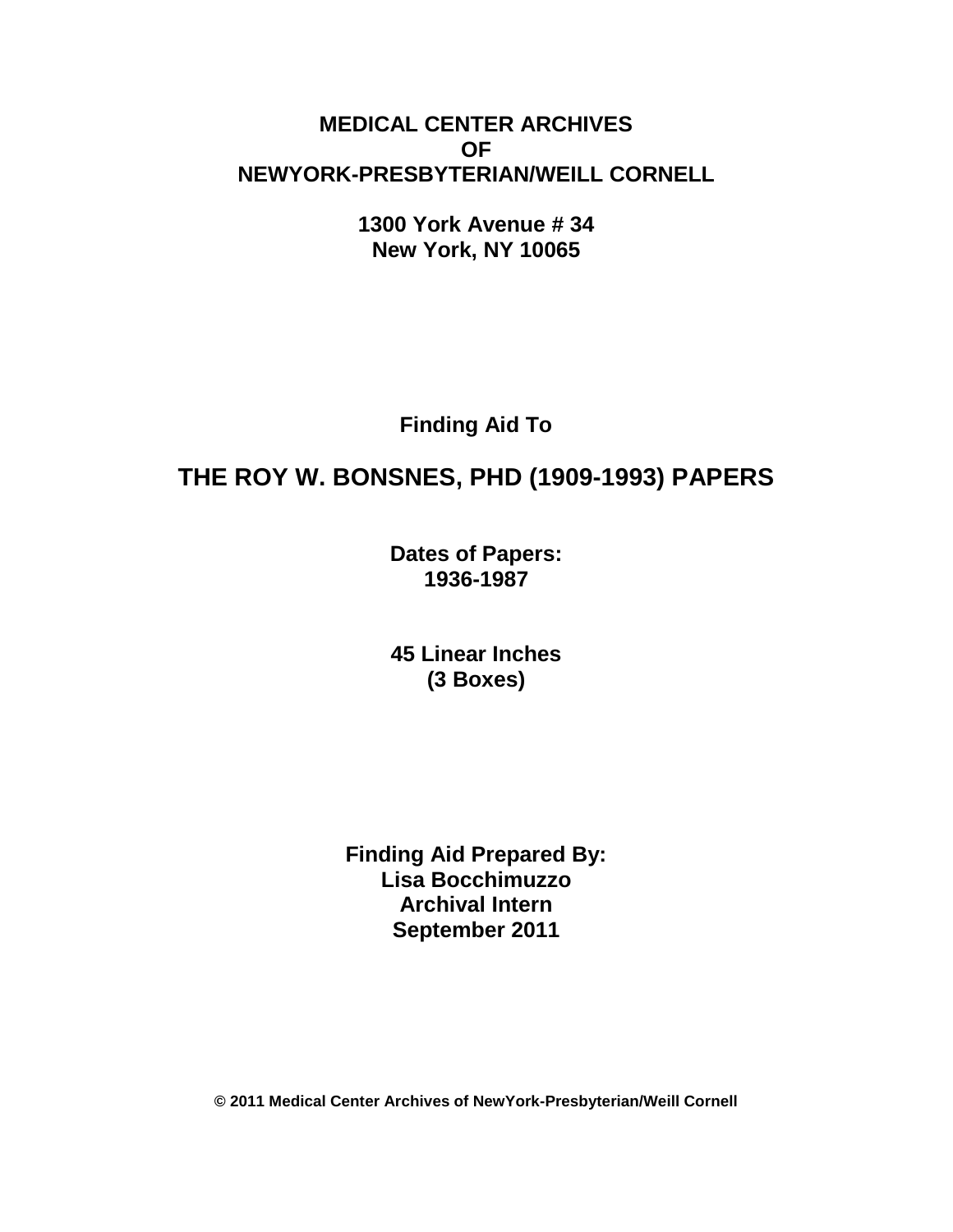# **PROVENANCE:**

This collection was donated by, Dr. Roy W. Bonsnes at an undetermined time.

# **ADMINISTRATIVE/BIOGRAPHICAL NOTE:**

Dr. Roy W. Bonsnes was born in Oslo, Norway on March 15, 1909. He received a BS from the University of Connecticut in 1930 and later his PhD from Yale University in 1939. While studying for his PhD, he held various positions at the University of Connecticut, Connecticut Agricultural Experimental Station, and Yale University.

In 1940, he came to Cornell University Medical College as a research fellow in Biochemistry. He rose to associate professor of Biochemistry in OB/GYN in 1950. In 1943, he was appointed a chemist at The Lying-In Hospital (Woman's Clinic, New York Hospital). Later he was a chemist at the Central Laboratories, New York Hospital, 1957-60; and chemist at New York Hospital from 1961-1980.

He conducted research alongside Dr. Vincent duVigneaud, Chairman of the Department of Biochemistry at Cornell University Medical College, that involved physical and chemical studies on insulin. Beginning in 1943, while at the Department of OB/GYN at New York Hospital, he investigated various aspects of metabolism and kidney function in pregnancy and more practical aspects of fluid and electrolyte balance in both pregnant and non-pregnant patients. Some studies of chemical analytical methods were also conducted and the data from these studies have been reported in twenty eight publications.

Dr. Bonsnes' bibliography includes forty four publications. Dr. Roy W. Bonsnes died in 1993.

# **SCOPE AND CONTENT NOTE:**

The Roy W. Bonsnes PhD (1909-1993) Collection contains papers, research materials, and reprints created during his time at New York Hospital-Cornell Medical Center. Housed within three boxes, they are divided into six series. Offering a broad and detailed view into his professional life, this collection offers very little information on him personally.

# **Series I: Biographical, 1941-1985 (Box 1)**

Arranged alphabetically, this series contains what little personal information we have regarding Dr. Bonsnes. Even the three diaries included in this series are mainly professional in content.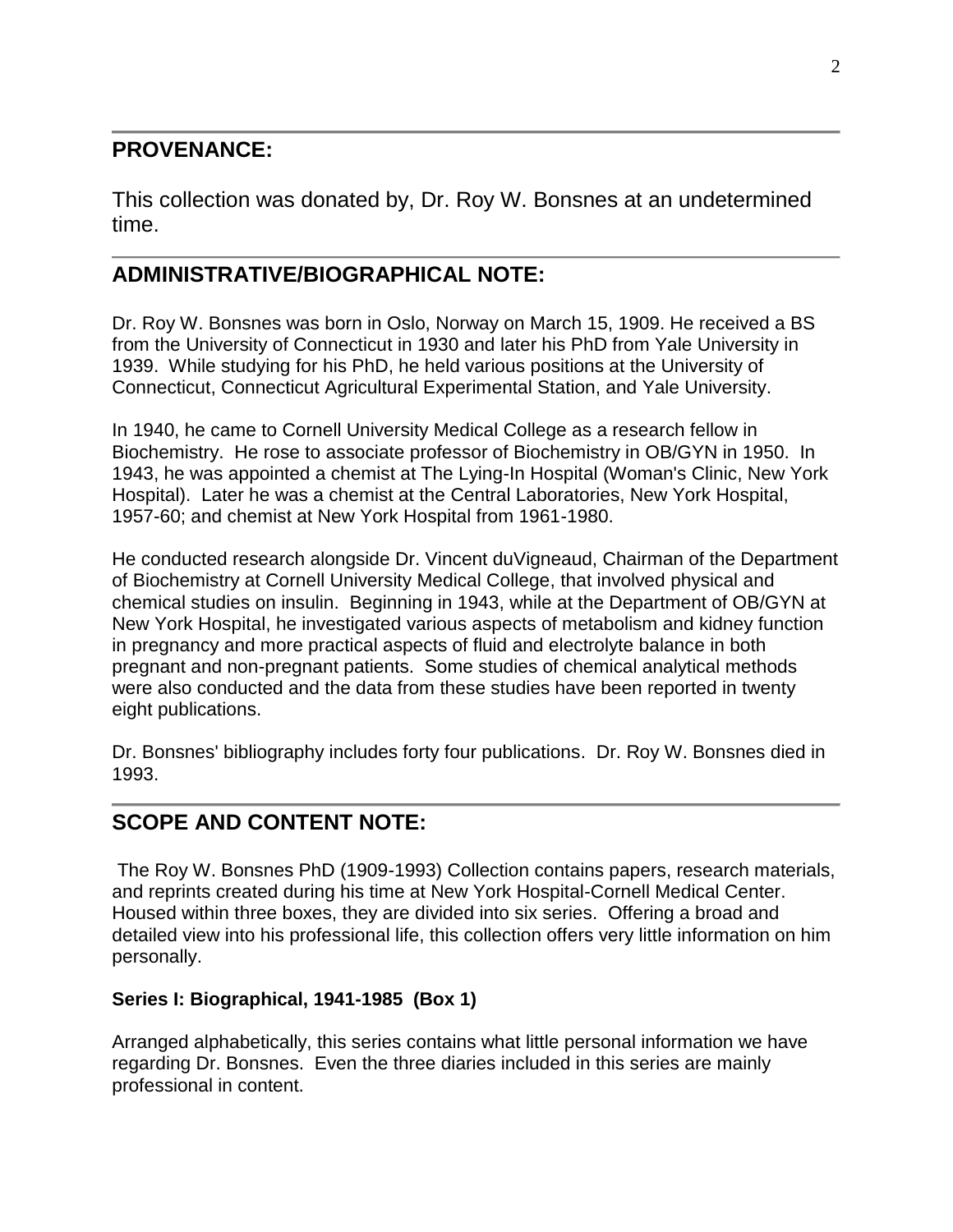## **Series II: Correspondance, 1940-1977 (Box 1)**

Arranged alpabetically, this series contains some personal but mainly professional correspondance Dr. Bonsnes conducted from 1940 to 1977.

## **Series III: Laboratory for Clinical Chemistry, 1949-1973 (Box 1-2)**

Arranged alphabetically, this series contains documents pertaining to the Laboratory on Clinical Chemistry whose committee counted Dr. Bonsnes as a member for more than 25 years.

## **Series IV: Reprints, Manuscripts, Paper's, and Speeches, 1936-1980 (Box 2)**

Arranged alphabetically, this series includes 43 of his 44 publications, as well as, various manuscripts and papers he authored. Speeches and talks he gave throughout his career are also included.

## **Series V: Research Files, 1939-1975 (Box 2-3)**

Arranged alphabetically, this series contains the research files covering his extensive studies on Amniotic Fluid, Bilirubin, and Lipoprotein Electrophoresis, as well as, Cholesterol, Kidney Fluids, and Tetracycline.

## **Series VI: Professional Activites & Miscellaneous, 1949-1987 (Box 3)**

Arranged alphabetically, this final series in the collection contains' topics Dr. Bonsnes was interested in ranging from newsletters to new ways of drawing blood.

# **ACCESS RESTRICTIONS:**

None

# **RELATED MATERIAL:**

None.

# **BOX AND FOLDER LIST:**

#### **Box 1: Series I, Biographical, 1941-1985**

**Folder: Description:**

- 1 Appointments, 1941-1976
- 2 Autobiography, 1985
- 3 Biographical-Dr. Roy W. Bonsnes, 1973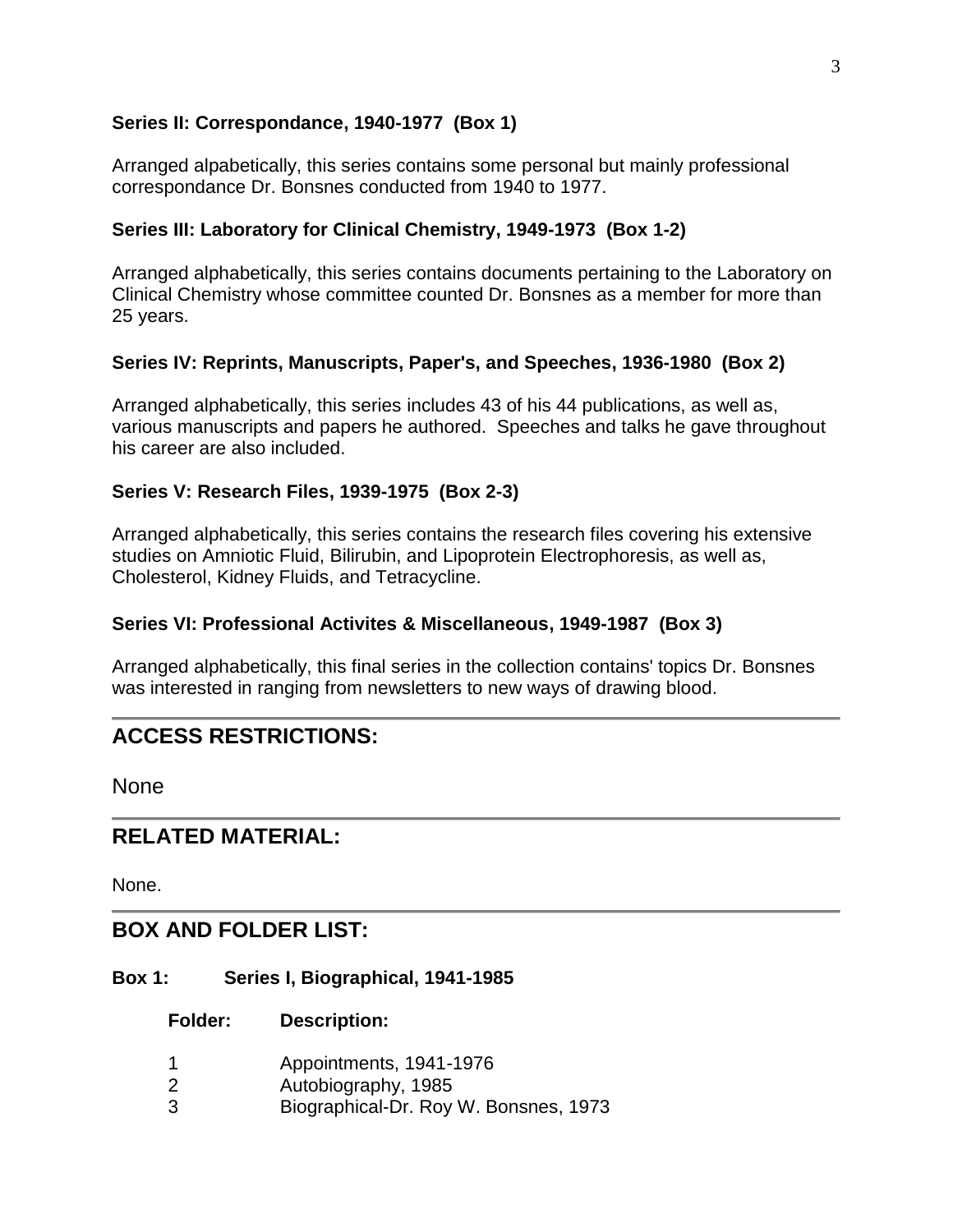| 4 | CV-Curriculum Vitae, 1981 |  |  |
|---|---------------------------|--|--|
|---|---------------------------|--|--|

- Diary, 1950, 1951, 1952
- Dinner-15<sup>th</sup> Year, 1955

#### **Box 1: Series II, Correspondance, 1940-1977**

**Folder: Description:**

| - 7 | Chesley, Dr. Leon C., 1948 |
|-----|----------------------------|
| - 8 | Complaints, 1968-1969      |

- Cornell University Medical College- Correspondence, 1969-1974
- Correspondence, 1940-1960
- Correspondence, 1961-1969
- Correspondence, 1970
- Correspondence, 1971
- Correspondence, 1972
- Correspondence, 1973-1975
- Counter Point, Sam Miller, 1970
- Creatinine Reprint Requests and Correspondence, 1945-1947
- Eclampsia Correspondence, 1951-1953
- Ellis, Dr. John T- Correspondence, 1969-1970, 1971; Food Dyes, ABS, Fuchs, Dr. Fritz, 1972
- Henderson, Dr. John; Sharp & Dorme, Inc.-Correspondence, 1943-
- Kidney Function in Pregnancy-Chesley, Dr., Reprint and Correspondence, 1963-1965
- Margarey, Dr. Bob-Paper, "Some Aspects of Medical Education in North America," 1964
- Meister, Dr. Alton-Correspondence, 1969-1973
- Medi Computer-Contracts, Agreements, and Correspondence,
- Methods-Lactate and Pyruvate-Correspondence, 1970-1971
- Methods: Perkin-Elmer Corp., Data for Drugs, Gas
- Chromatography-Correspondence, 1970
- Methods-PSCHE, Hyperthermia Anectine-Correspondence, 1971

 New York Hospital Chemistry Lab, Thank You Notes to Nurses, 1963-1964

- "November Battle"-Correspondence, 1970
- O'Connell, Judith-Correspondence, 1976-1977
- Sandoz Pharmaceutical Co.-Correspondence, Letters, etc. re: Syntocinon, 1955-1956
- Schulman, Dr. Joseph D., OB/GYN-Reprint; Schmidt, Dr. Vagn-Reprints, Correspondence, 1970-1972
- Stander, Dr. Henricus, -Correspondence, 1942-1946
- Statistics-Error Control-Correspondence, Tatum, Dr. Howard & Teaching Lab Personnel-Reprints, 1953-1975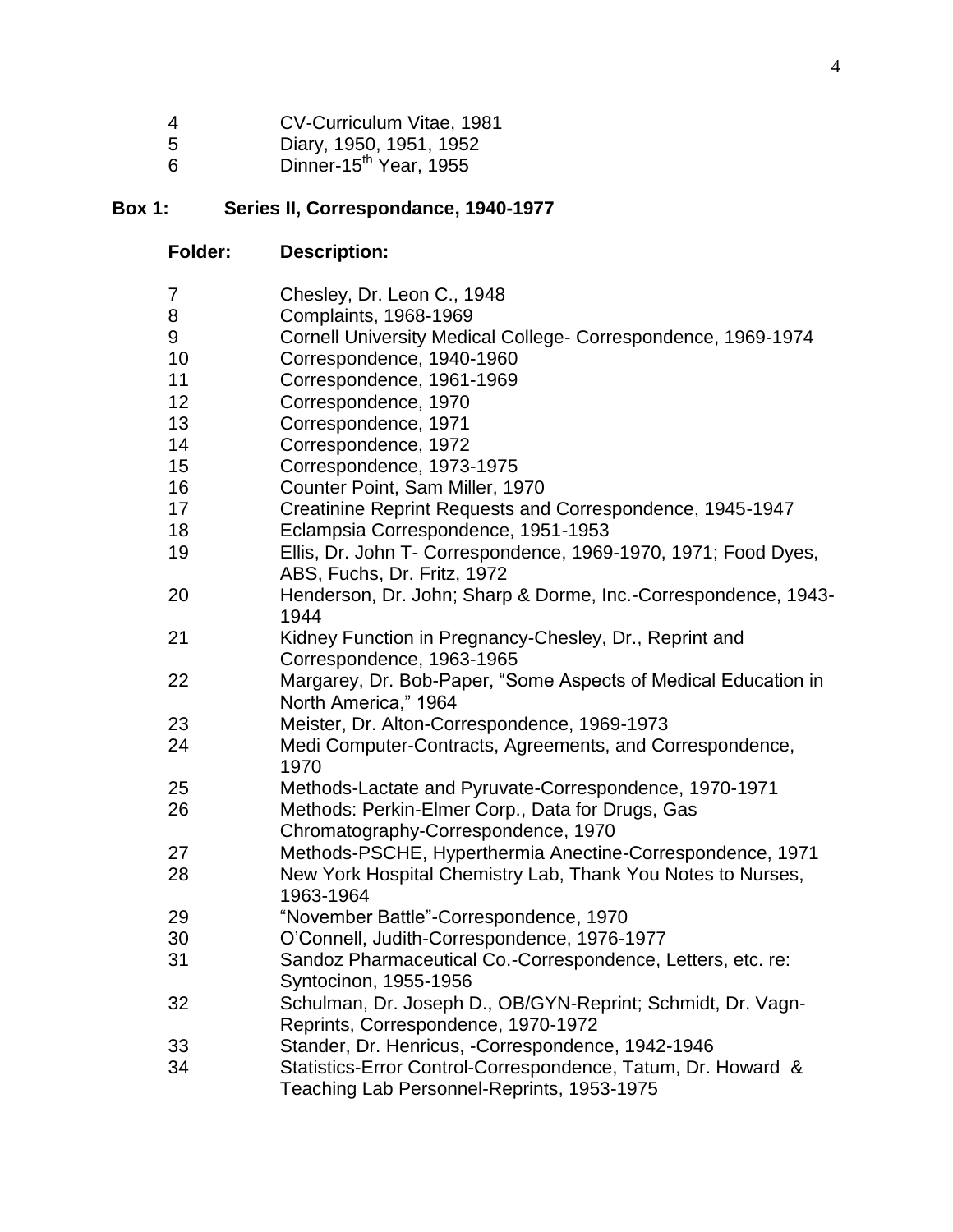Water Analysis, Jarrell Ash Co., Wolfson, Mr. Aaron Harry, VMA Screen-Correspondence, 1965-1972

## **Box 1: Series III, Laboratory for Clinical Chemistry, 1949-1973**

## **Folder: Description**

| 36         | Committee on the Laboratory for Clinical Chemistry, 1964-1969                                                                                  |
|------------|------------------------------------------------------------------------------------------------------------------------------------------------|
| 37         | Laboratory for Clinical Chemistry-Report, 1964                                                                                                 |
| 38         | Laboratory for Clinical Chemistry-Report, 1968                                                                                                 |
| 39         | Laboratory for Clinical Chemistry-Blood Volume: Minimum Amount<br>of Blood For Each Test, 1970                                                 |
| 40         | Laboratory for Clinical Chemistry-Cost Per Test and Frequency<br>Distribution, 1971                                                            |
| 41         | Laboratory for Clinical Chemistry-Determination of Ca & Mg in<br>Serum, Diet, Urine, and Stool by Atomic Absorption<br>Spectrophotometer, 1966 |
| 42         | Laboratory for Clinical Chemistry-Expense Reports, 1958-1968                                                                                   |
| 43         | Laboratory for Clinical Chemistry-Dr. Groeschel, Dr. Platt, 1966-<br>1967                                                                      |
| 44         | Laboratory for Clinical Chemistry-Letter Written by Dr. Roy W.<br><b>Bonsnes</b>                                                               |
| 45         | Laboratory for Clinical Chemistry-Normal Values, 1968                                                                                          |
| 46         | Laboratory for Clinical Chemistry-Personnel, 1959                                                                                              |
| 47         | Laboratory for Clinical Chemistry-Requirements: Space and<br>Personnel, 1970                                                                   |
| $\sqrt{2}$ | Let easten the Olivian Observator Democratic on $AOOO$                                                                                         |

- Laboratory for Clinical Chemistry-Requisitions, 1969
- Laboratory for Clinical Chemistry-Revised Sheet, 1970

## **Box 2: Series III, Laboratory for Clinical Chemistry, 1949-1973**

## **Folder: Description:**

- Laboratory for Clinical Chemistry-Statistics, 1959-1972
- Laboratory for Clinical Chemistry-Summary of the Survey of Clinical Chemistry Facilities: New York Hospital, 1949
- Laboratory of Clinical Chemistry-Summary Comparing Day and Night Shift, undated
- Laboratory Maintenance, Management and Planning and Medicare Controls, 1973
- Laboratory Sheets for Charts and Results, 1971-1973
- Laboratory Space, 1967
- Manuals-Laboratory for Clinical Chemistry, 1953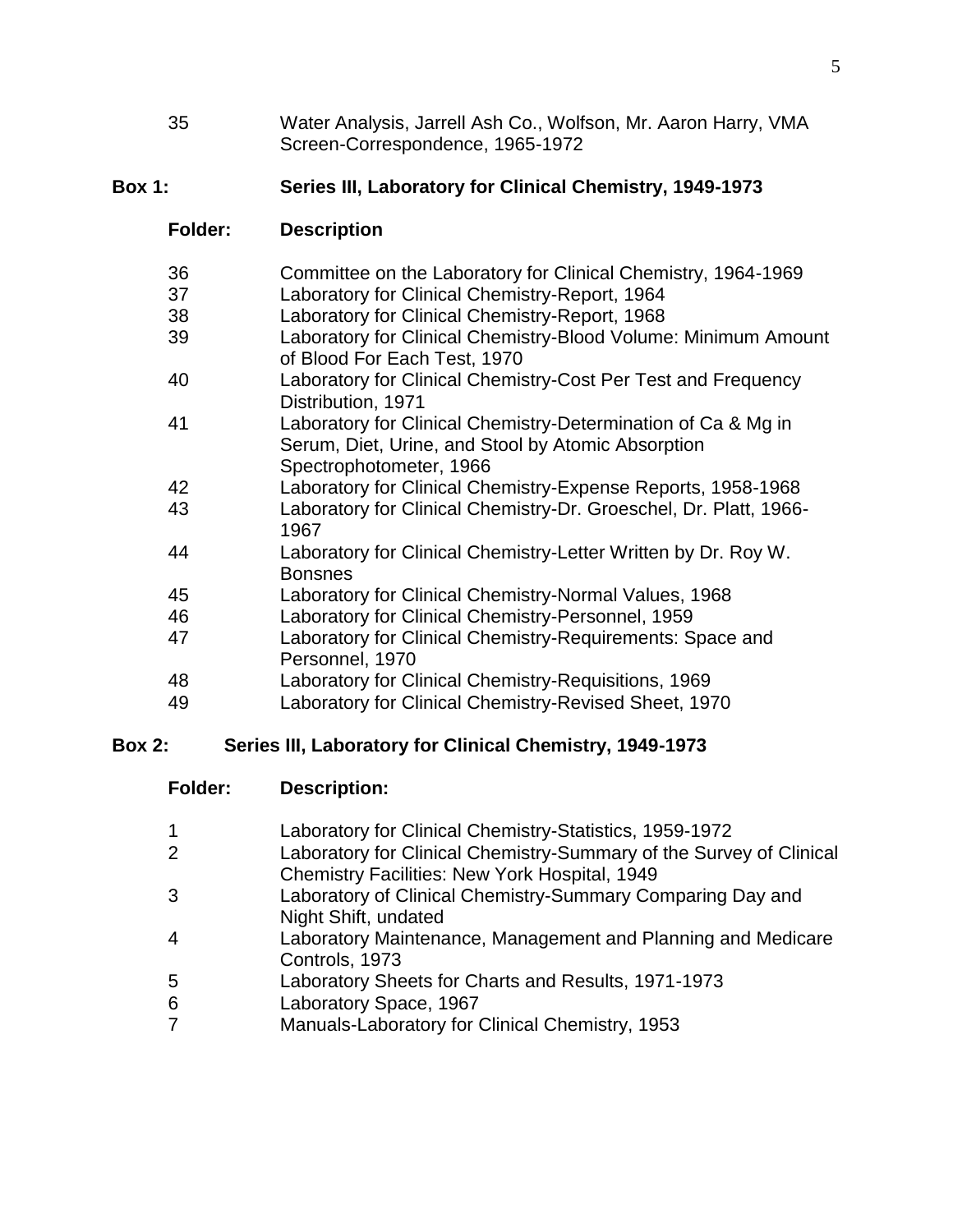## **Box 2: Series IV, Reprints, Manuscripts, Paper's, and Speeches, 1936-1980**

# **Folder: Description:**

| 8  | Bibliography List for Dr. Roy W. Bonsnes with Corresponding<br>Reprints, 1939-1957 |
|----|------------------------------------------------------------------------------------|
| 9  | Bibliography List for Dr. Roy W. Bonsnes with Corresponding                        |
|    | Reprints, 1957-1980                                                                |
| 10 | Biochemistry Seminars, 1942-1948                                                   |
| 11 | Blood Chemistry-Essay, 1956                                                        |
| 12 | Creatinine Experiments, 1944 and Creatinine Manuscript, "On the                    |
|    | Colorimetric Determination of Creatinine by the Jaffe Reaction,"                   |
|    | 1945                                                                               |
| 13 | "Intestinal Obstruction Following Pelvic Surgery for Benign                        |
|    | Disease"- Final Draft of Manuscript, 1955                                          |
| 14 | "Intravenous Glucose Tolerance Test in Pregnancy"-Paper, 1948                      |
| 15 | Nephrology International Congress, 1969                                            |
| 16 | Pregnancy Test Paper- Written with Amy Marney, 1966                                |
| 17 | Scale Bed Manuscript and Saliva Test, 1955                                         |
| 18 | Seminars-Yale University, 1936-1968                                                |
| 19 | "Some Aspects of Kidney Function During Pregnancy"-Talk given to                   |
|    | the Obstetrical & Gynecological Travel Club, 1951                                  |
| 20 | "Urinary Protein at the Time of Delivery"-Paper, 1951                              |

## **Box 2: Series V, Research Files, 1939-1975**

| 21 | Acid Base Balance, 1959-1963 |  |
|----|------------------------------|--|
|----|------------------------------|--|

- Acid Phosphatase- Research by Joel Rosen, 1973
- Amniotic Fluid- Absorption Curves, undated
- Amniotic Fluid- Analysis of Amniotic Fluid- Talk, 1967
- Amniotic Fluid- Bilirubin Content, 1964
- Amniotic Fluid- Codes, 1963-1967
- Amniotic Fluid- Copy Sheets for Radio Mat Slides, undated
- Amniotic Fluid- Correspondence, 1961-1970
- Amniotic Fluid- Enzyme Bibliography, 1970
- Amniotic Fluid- Hb, 1964-1967
- Amniotic Fluid- Hemaglobin on Standing, 1967
- Amniotic Fluid- Letters for Permission to Publish- University of Chicago-Talk, 1971
- Amniotic Fluid- Miscellaneous Information-Charts, Reprints, and Graphs, 1962-1970
- Amniotic Fluid- Normal-WKS, undated
- Amniotic Fluid- Paper-"The Analysis of Spectrophotometric
	- Absorption of Amniotic Fluid"- Written with Gimblet, undated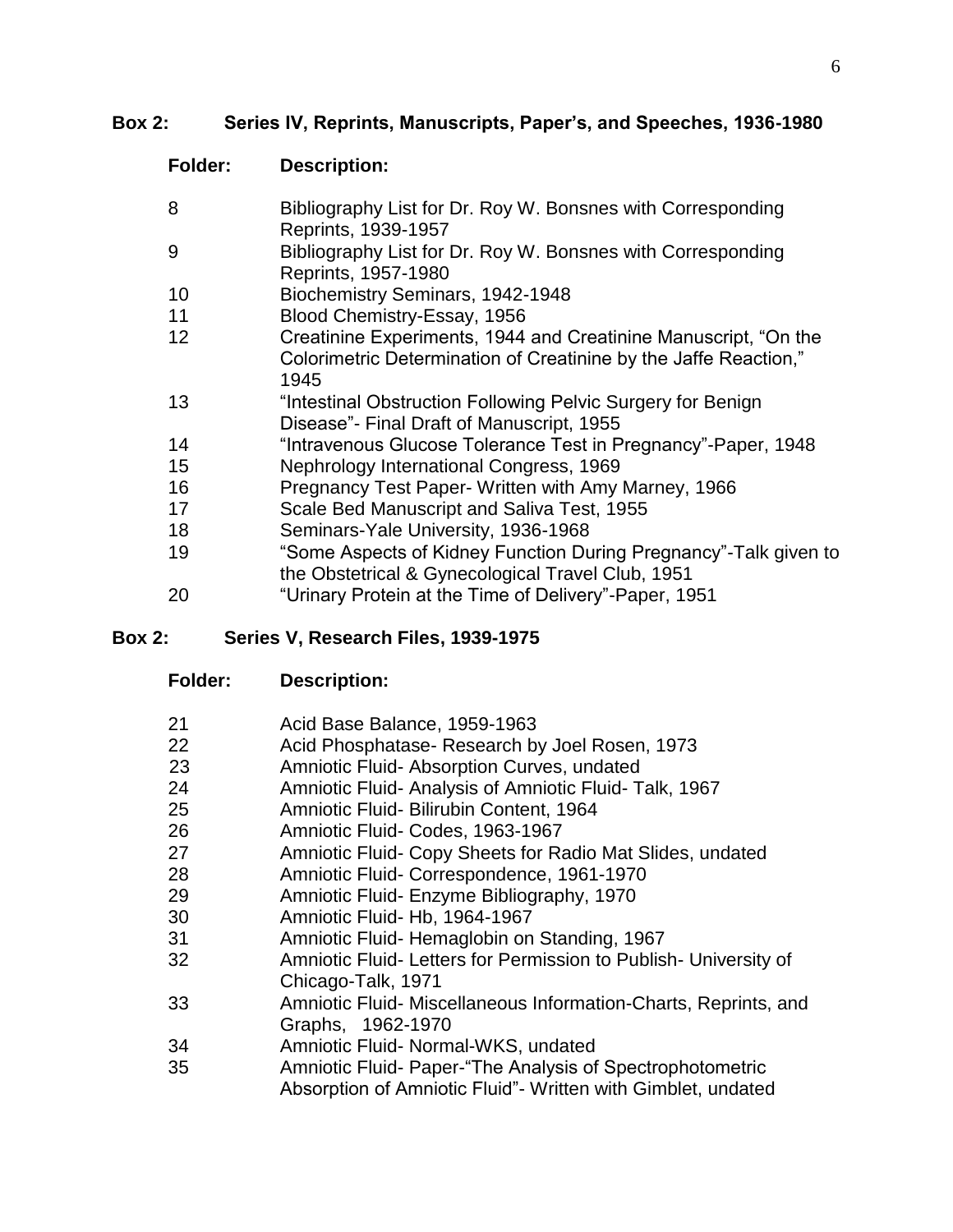- Amniotic Fluid- Paper-"Chemistry & Physiology of Amniotic Fluid,"
- Amniotic Fluid- Paper-"Composition of Normal Human Amniotic Fluid at Term," 1966
- Amniotic Fluid- Paper-"The Determination of the Absorbance of Amniotic Fluid"- Written with Gimblet, undated
- Amniotic Fluid- Paper-"Direct Spectrophotometric Detection in Para-Amino-Hippurate"- Written with Marney, undated
- Amniotic Fluid- Paper-"Free Amino Acids in Human Amniotic Fluid"- Levy & Montag, 1968
- Amniotic Fluid- Paper-"Spectrophotometric Absorption Curves of Amniotic Fluid"- Written with Gimblet & Marney, 1965
- Amniotic Fluid- Screening System, 1971
- Amniotic Fluid- SMA 12/60 vs. F609, 1968-1969
- Amniotic Fluid- SMA 12/60- Early Correspondence & Precision Variation Allowed, 1968

# **Box3: Series V, Research Files, 1939-1975**

# **Folder: Description:**

 Amniotic Fluid- SMA 12/60: Interphase, Linear, SGOT Line & Tubing, 1969-1970 Amniotic Fluid- SMA 12/60: Protein, 1975 Amniotic Fluid- SMA 12/60: Results, undated Amniotic Fluid- Talk Correspondence-University of Chicago, 1970 Amniotic Fluid- Talk Transcripts-RH Conferences, Vanderbilt University, 1967-1968 6 Amniotic Fluid- Volume, undated Amylase-Methods and Bibliography, 1971 Assessing Acid-Base Metabolism from Hypothermic Subjects, 1947-1956 Beta-Lipoprotein by Auto Analyzer, 1970 Bilirubin, 1968 Bilirubin-Bile Pigments, 1968-1971 Bilirubin-Method- Reprints, Studies and Lectures, 1969-1971 Bilirubin-Prints, undated Bilirubin-Research, 1971-1975 Biochemistry Lecture Material, 1969-1972 Buffers, 1945-1949 Charts and Graphs, 1963-1966 and Centrifichem, 1972 Cholinesterase-Dibucaine Number, 1970-1972 Computer-St. Vincent's Hospital, 1972 Corticoids, 1958-1959 Dennies Blood and Serum Data, 1964 Electrolyte Research Program, 1962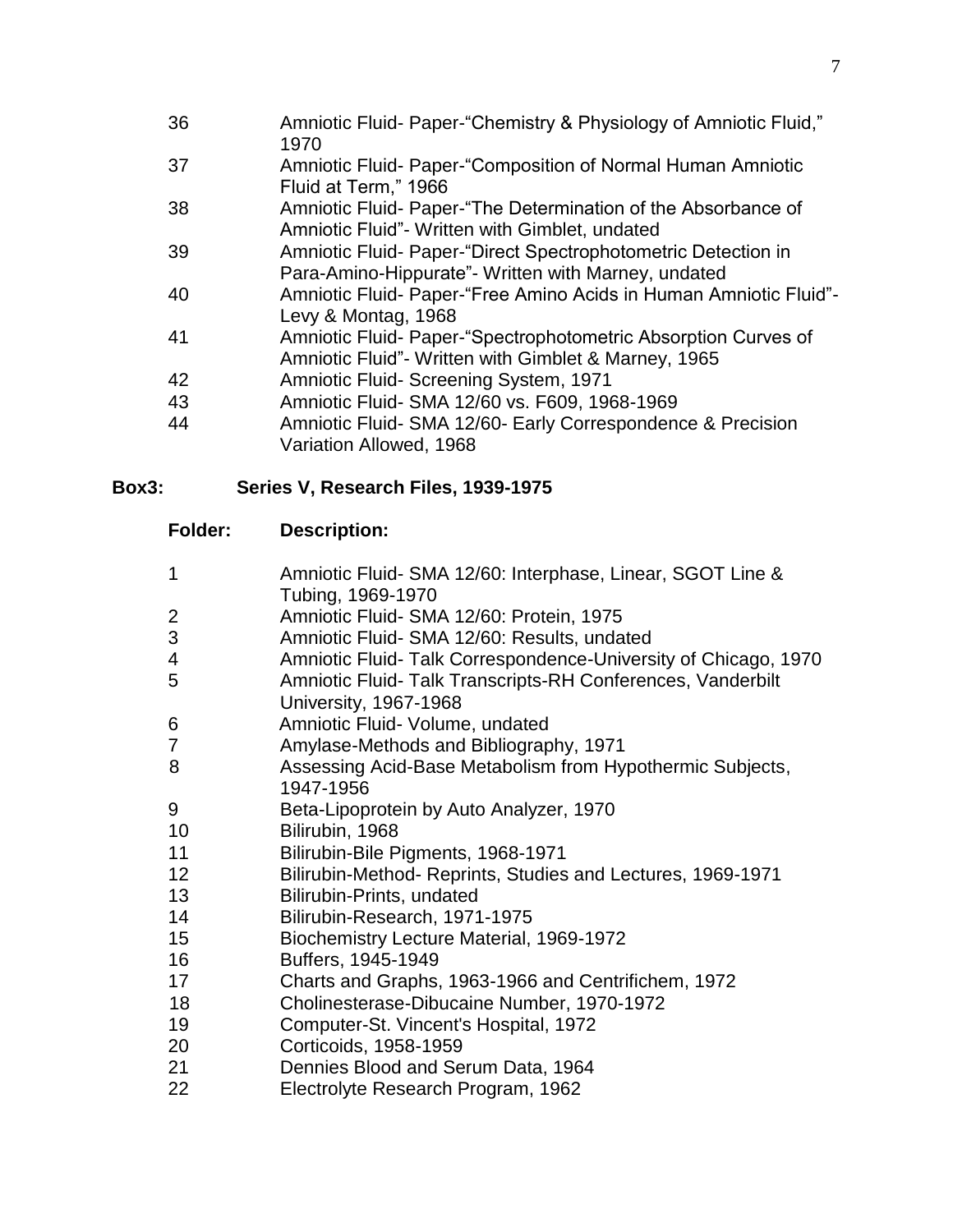- Fetal Hb Study, 1974
- Fluid and Electrolyte Disturbance in Pregnancy, 1968
- Gilford Component Information, 1972
- Heart Rate Decrease in Four Patients, undated
- Incidence of Positives, 1972
- Inulin Curve, 1948-1950
- Kidney Fluids, 1961-1962
- Lipoprotein-Analysis of Cord Blood-With Drs, Fairlough, Schulman, and Sloan, undated
- Lipoprotein-Electrophoresis Canal Co. Quick-disc QDL Kits, 1969
- Lipoprotein-Electrophoresis Cholesterol Normals, 1971
- Lipoprotein-Electrophoresis Evaluation, Holds, Miscellaneous Information, 1970-1973
- Lipoprotein Electrophoresis Statistics, 1971
- Methods- Cholesterol Data, 1968-1970
- Myoglubin, 1968
- OB/GYN-Reprints and Pamphlets on Diseases in Pregnancy, 1959 -1969
- Ortho-Levine, 1955
- Oxytocin-PH Meter with Operating Instructions, 1957-1972
- Predictive Value-Lab Data, Phlebolith, and Programma 101, 1971
- "Proposed Study of Metabolism of Endometrium"-Written with Given, undated
- "Pump"- Paper and Photos, 1965
- Smears-Morese, 1939-1946
- Sodium Low Levels, 1970
- Spinal Fluid Protein, 1971
- St. Vincent's Hospital- Sub Dural Fluid, 1970-1971
- 47 Twenty Four Hour Uric Acid and Urea Clearance Survey, undated
- Tetracycline- Paper, Reprints, and Miscellaneous Information, 1962-1963
- TR-KO Data, Thoracic Fluid Information, Timing Cams, and Tray Design, 1975
- UV-GC-Drugs, 1974

#### **Box 3: Series VI, Professional Activities & Miscellaneous, 1949-1987**

- **Folder: Description:**
- American Association of Clinical Chemists- Directories of Members, 1949-1954
- American Association of Clinical Chemists- Meeting Minutes, 1949 -1972
- American Association of Clinical Chemists- Organization and History of the New York Metropolitan Section, 1987
- Anniversary Dinner, 1960